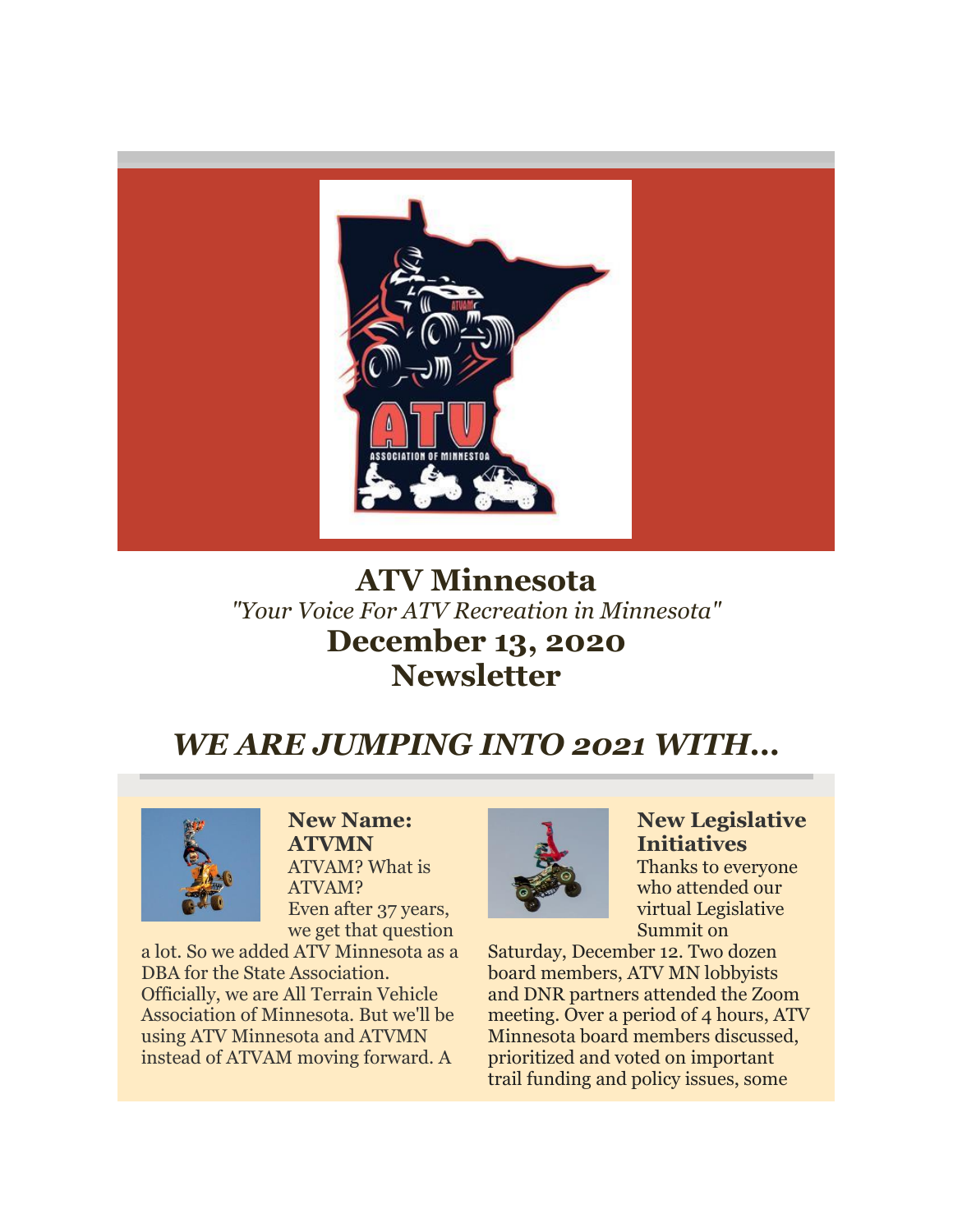new website domain is also in the works.



#### **New Magazine!**

We're not just hoping for a better year in 2021. We are making it happen. The December issue of

*Minnesota OffRoad* will be the last one published by MSPN. Replacing it is our all-new magazine titled *MINNESOTA WHEELIN*, published, printed and mailed by Pro Print, Duluth. Watch for it, arriving in the mailbox of all our individual, family and business member in January. *Information on advertising below.*



**New OHV Maps**  ATV Minnesota, in conjunction with the Coalition of

Recreational Trail Users, has printed a series of special OHV maps. Watch for details in *MINNESOTA WHEELIN*. CRTU consists of 3 board members from the 4 motorized recreation State Associations.

### **New Excitement at ATV Minnesota Events**

Save the Dates! Anticipating that the COVID vaccination puts the pandemic to rest, and the world opens up again, we will be holding two major events this year.

**May 22, 2021 ATV Minnesota Ride & Roast** McQuoid's Inn, Isle, MN

which will be brought forward to the next session of the Minnesota Legislature. Watch for a full report in the next newsletter. *Thanks to Erv Kleinschmidt, ATVMN treasurer, who made the Zoom call* 

*easy to join and participate.* 



### **New Trails, With Your Help**

The proposed new **Kelliher ATV Trail** will provide nearly

100 miles of trail within Beltrami County. The route would follow existing roads and access routes. Maintenance would be provided by the Tri-County Dirt Devils ATV Club and the city of Kelliher. The DNR will accept written comments until 4:30 p.m. on Dec. 23.

#### **The Voyageur Country ATV club**

is proposing to include 386.51 miles of paved, gravel, and native soil roadway and natural surface trail for motorized ATV use in its trail system. It would connect several communities by adding 2.54 miles of newly constructed trails, designating and improving 69.83 miles of existing trail to allow for ATV use, and connecting to 314.14 miles of existing trails. The DNR is accepting written comments on the EAW through 4:30 p.m. on Wednesday, Dec. 16.

*For more details on these trail projects and how to comment, see the November 27th newsletter listed on atvam.org, or go to the OHV projects page of the DNR website.*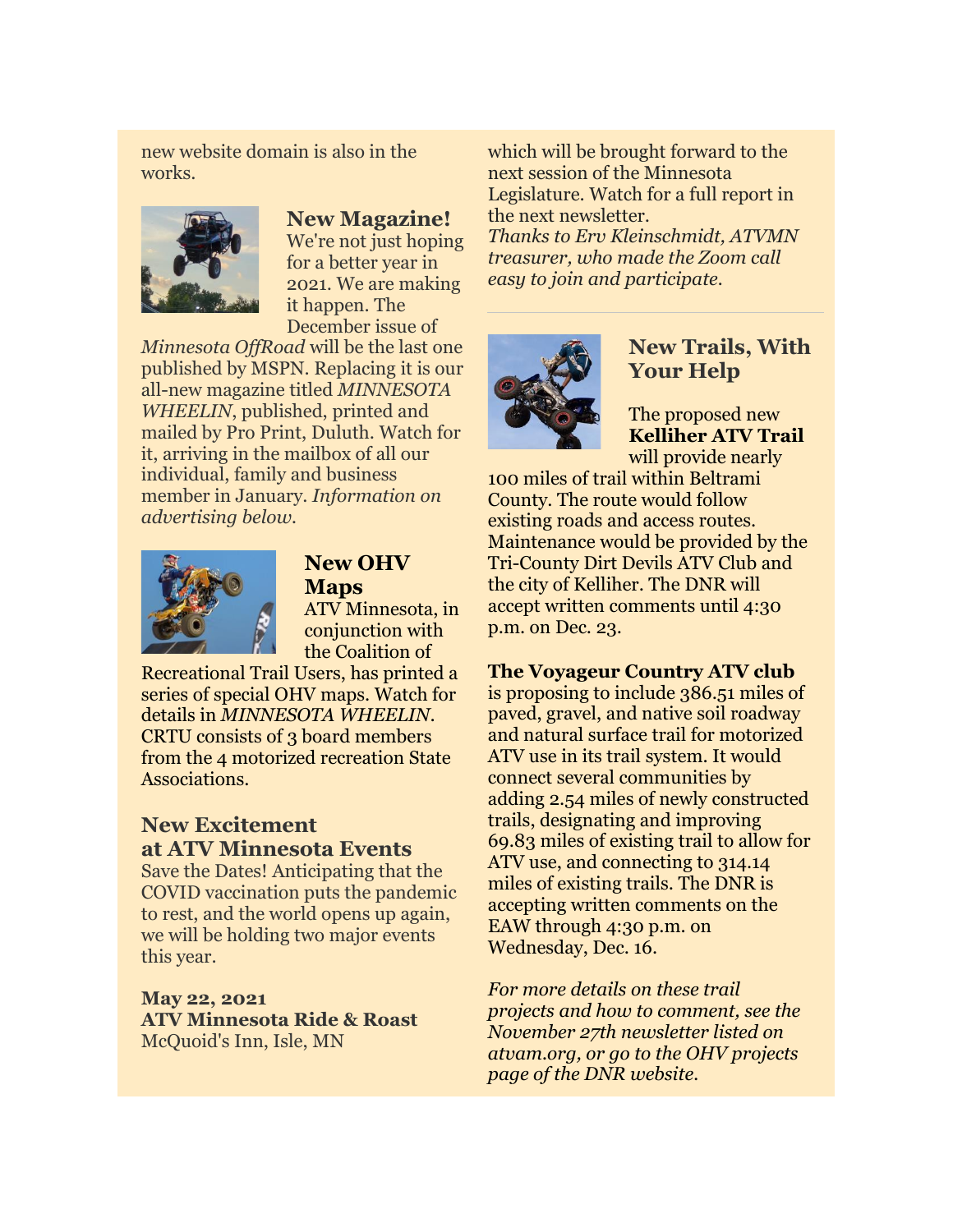With a pancake breakfast, guided rides, trail lunch, and a pig/turkey roasted dinner. More details to come.

#### **September 17-19, 2021 ATV Minnesota State Convention**  (Ride & Rally), Ely, MN With guided rides, general membership meeting AND the **Big Air ATV Tour**, which had to be cancelled last September.



**New Emily/ Blind Lake Trail**  The work continues on many trail projects of ATV MN member clubs. The Over The Hills Gang

club is building and placing hundreds more feet of puncheon bridge this winter, in hopes of opening the Emily/Blind Lake Connector next September.



*(Jump photos on this page provided by Big Air ATV Tour and its media photo albums. See more at*  **[https://www.atvbigairtour.com/](http://r20.rs6.net/tn.jsp?f=0014u_xxbh0YcmHglOG1UYH3fuTAPmVhv1F887ubrmExIMTLMFFxrqCdSlzSI-_hrMGpWz1oGVPIE0GdR1VYr37zVYOyDB0zSxXsXK0YcA4l9vNcC2dZFrgfC_5rMDXWPBXTnFzzAmfQGhqG01cFOCaiA==&c=n1jRmGktqzDZkQYETJ8O5L11Wcl96JGlGdgWf-JwvHDx3fpD8shcGw==&ch=V1EY68ZHKO8pd-vh-LEfbhliWTONjViu0UMDC5xOdqBPDsgEr7lq2w==)** *)*

# Give The Gift Of ATV Minnesota Memberships & Gear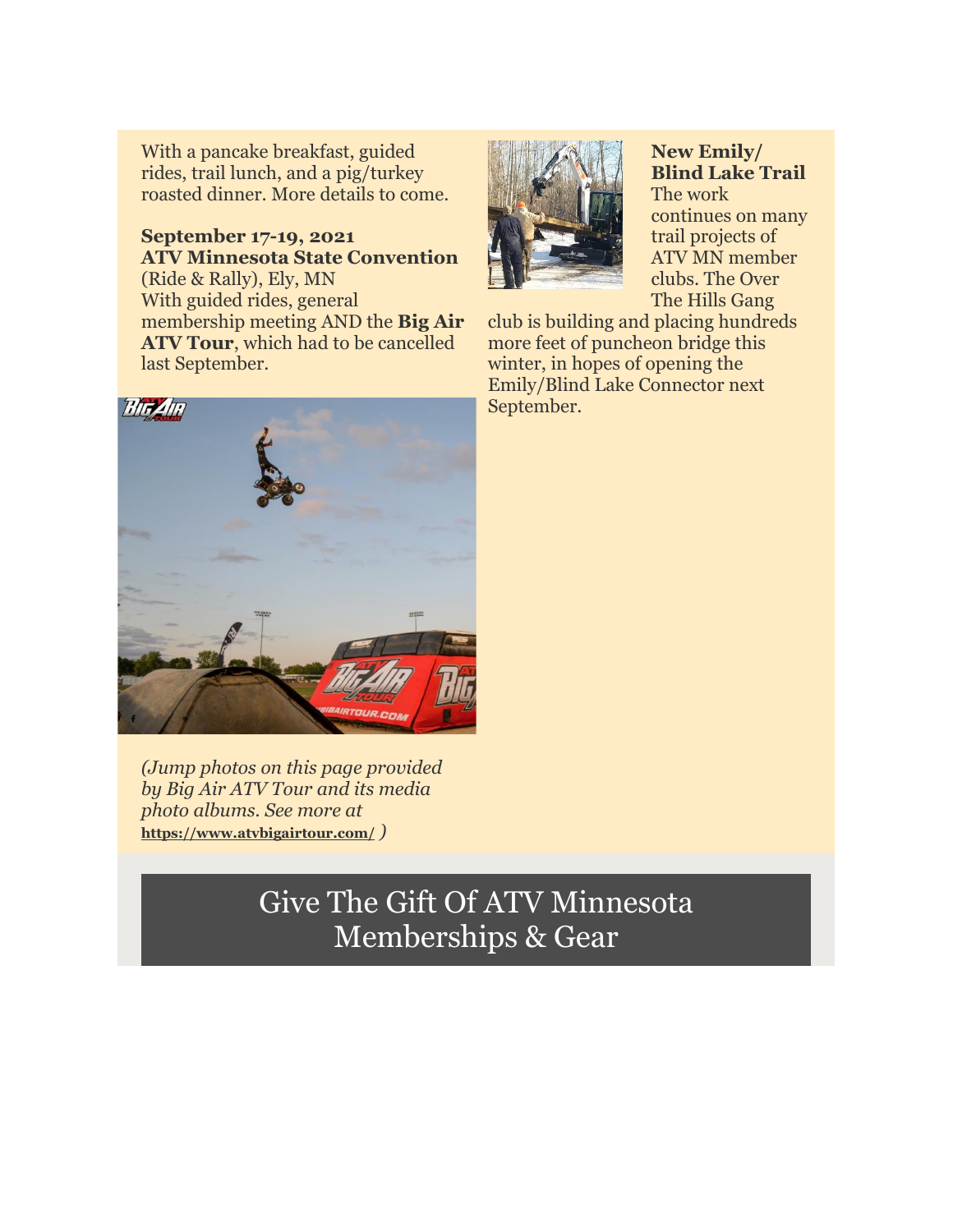



You could get a Richard Simmons Chia Pet. But for the same money, you can buy something that lasts more than 2 weeks. For \$20, you can gift someone a 1-year membership to ATV Minnesota. It includes a subscription to *MINNESOTA WHEELIN*, our new magazine, plus our twice-monthly e-newsletter, invites to special events and more, delivering a big dose of fun AND all the latest ATV news about trails, clubs and their rides, and other events. No watering required.

Add an ATV Minnesota cap, T-shirt or hoodie, and you have a special gift for the ATV rider(s) in your family. To order, go to atvam.org and tap on "Join" for details on gift memberships, and "Clothing" to order some great gear. Thanks for supporting ATV Minnesota through your memberships and gear purchases.

**ATTENTION! All current advertisers and those interested in advertising in** *MINNESOTA WHEELIN*, our new magazine. ATV Minnesota business members get a 10% discount on their ad schedule, and another 10% if they buy all six issues published in 2021, starting with the Jan/Feb issue. To receive a media kit and rate card, contact Creston Dorothy, owner of Pro Print at: cdorothy@proprintus.com, or call 218-722-9805.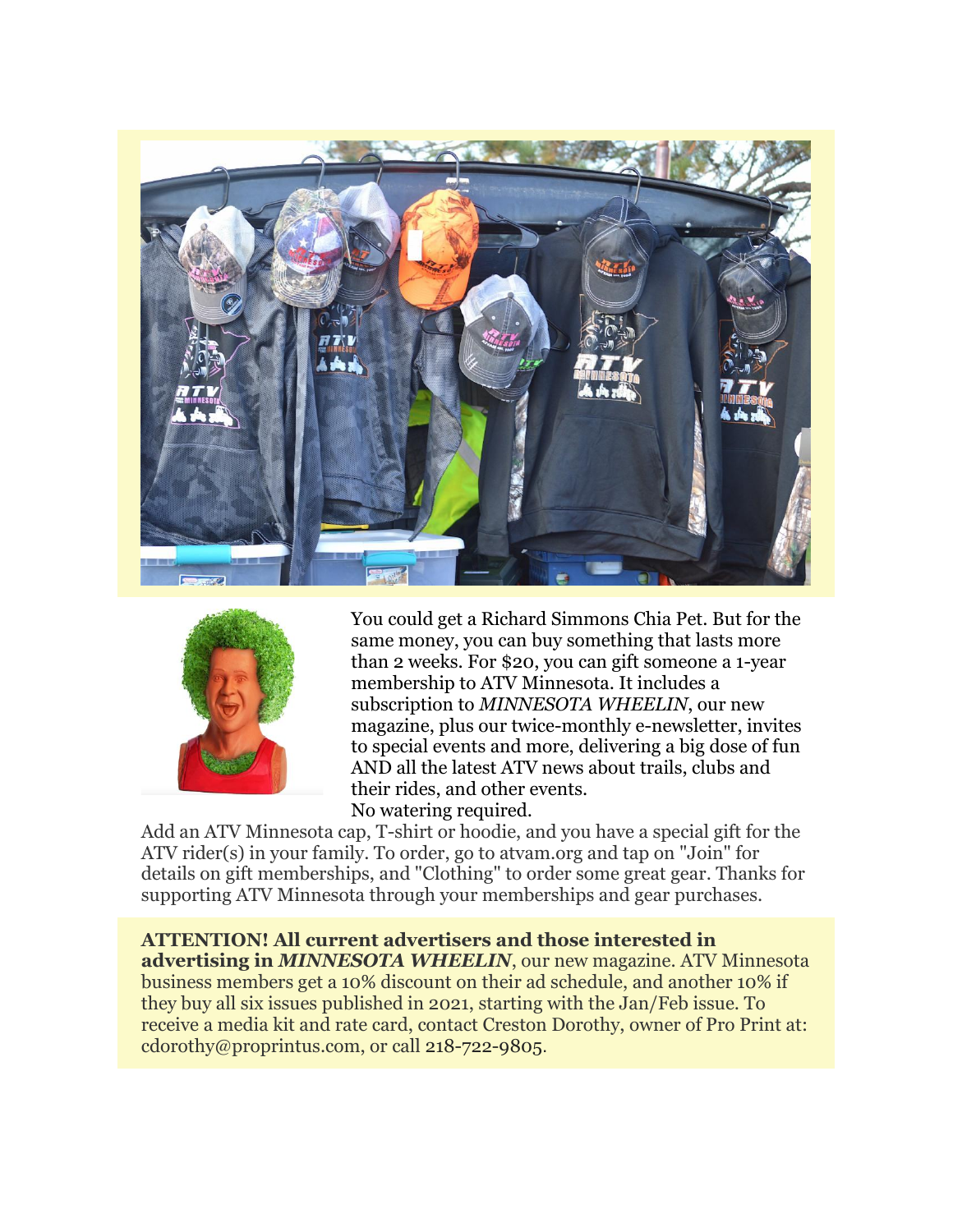

## **ATV MINNESOTA** *"Your Voice To Ride"*

### Dedicated Volunteers Building Fun & Sustainable ATV Trails For The Riding Public

## Invite friends and family to join today!

See the mailing label on your ATV Minnesota magazine for the renewal date of your membership. Be sure to include your email address on the renewal form to receive newsletters. And send renewals to ATVAM's mailing address: PO Box 300, Stacy, MN 55079

-----------------------------------------

Belonging to ATV Minnesota, you join thousands of riders throughout the state, have fun, and help create a positive future of ATV riding in Minnesota.

### **[As a family or individual member for just \\$20](imap://ervin%40kleinschmidts%2Ecom@host289.hostmonster.com:143/fetch%3EUID%3E.INBOX%3E145515) you receive:**

-A subscription to *MINNESOTA WHEELIN* (6 issues per year)

-Twice monthly newsletter by email with the latest news and information -Membership card and bumper sticker

-Invitation to events, including our Legislative Summit and Vision Meeting in the spring, and the ATV Minnesota Ride & Rally in the fall, as well as general membership meetings

-Discounts with many of our business members